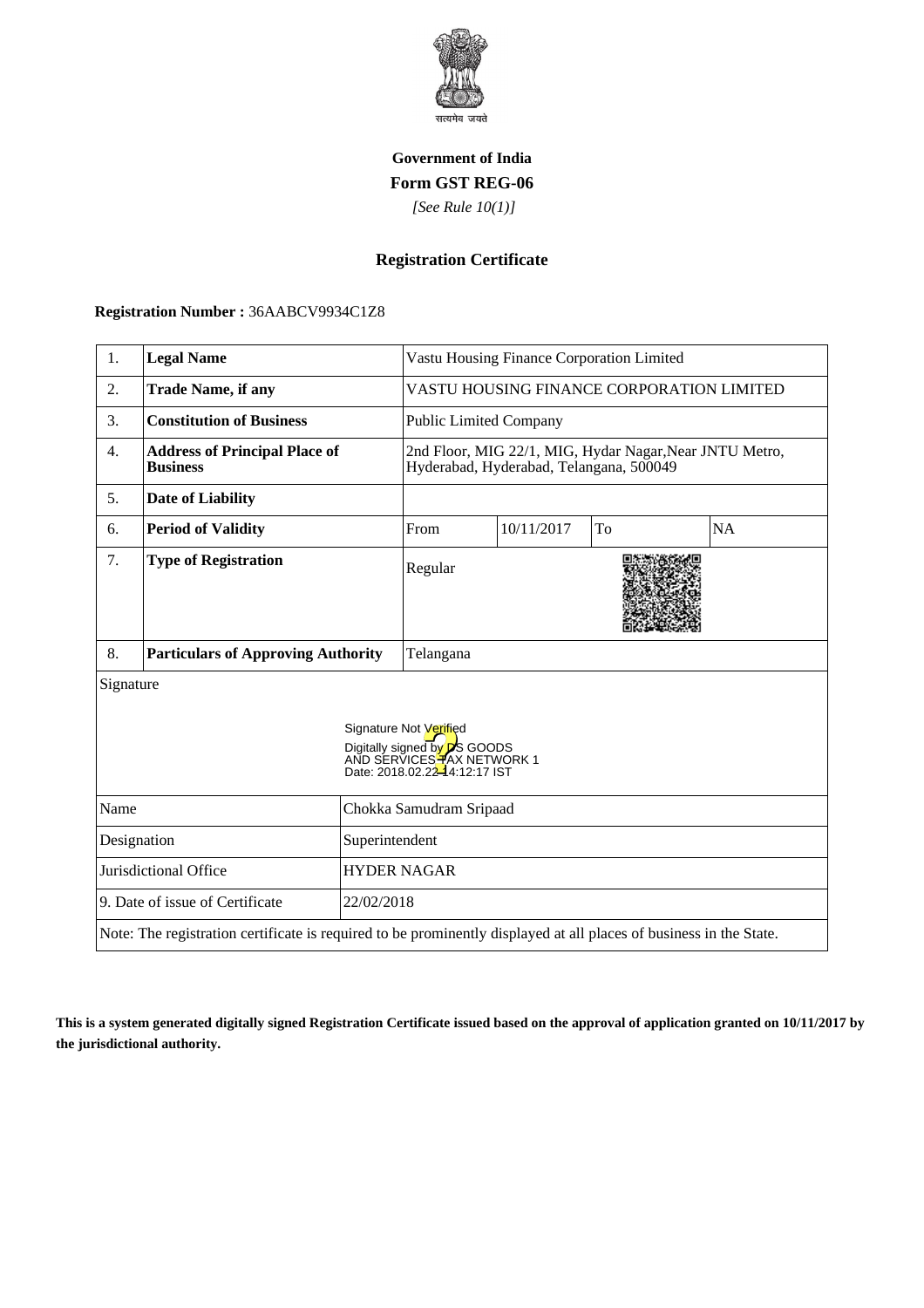

 GSTIN 36AABCV9934C1Z8 Legal Name Vastu Housing Finance Corporation Limited Trade Name, if any VASTU HOUSING FINANCE CORPORATION LIMITED

### **Details of Additional Places of Business**

Total Number of Additional Places of Business in the State 0